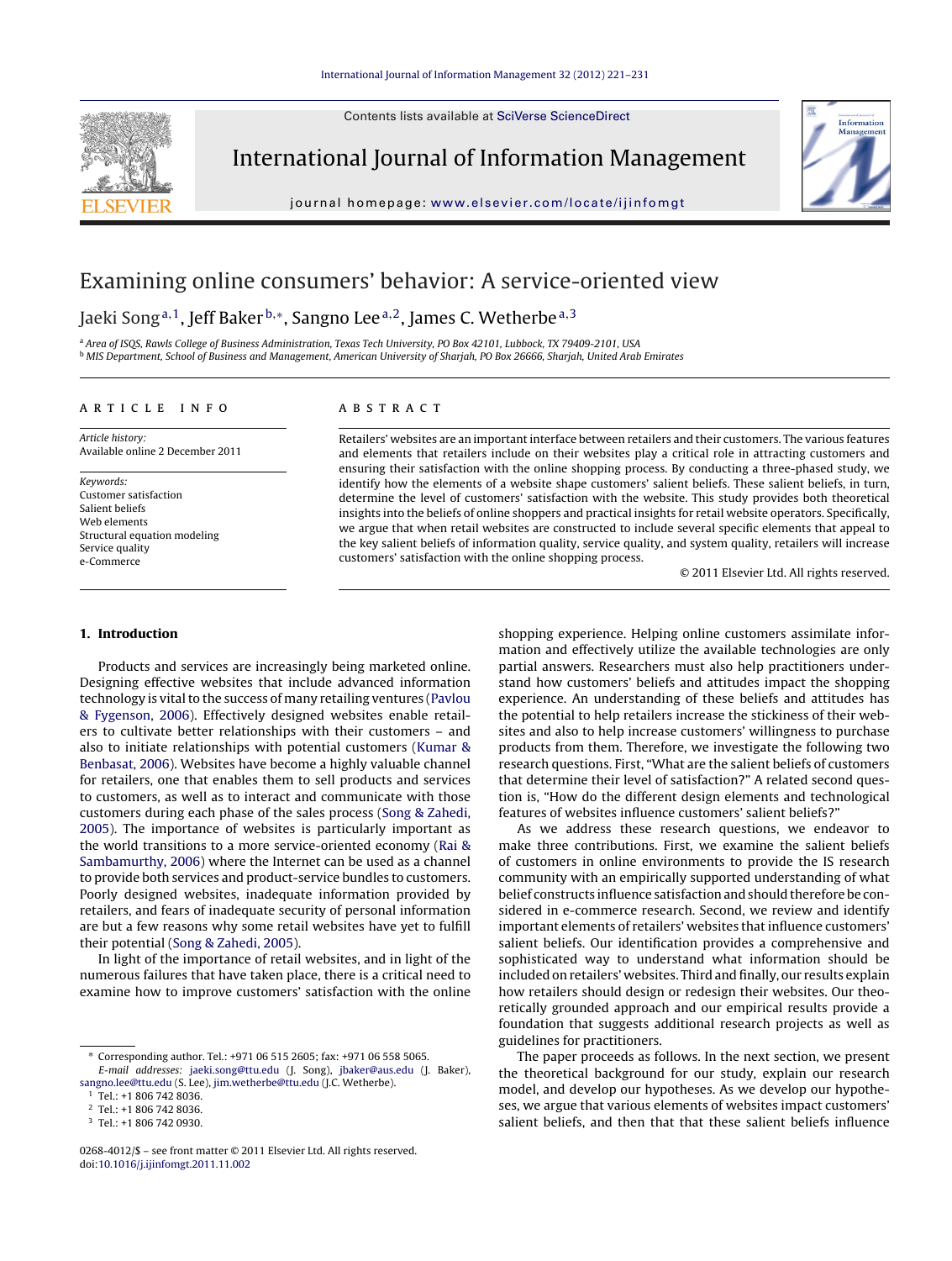customer satisfaction. The proposed hypotheses are then tested using survey data collected during a three-phase study. Data is analyzed using structural equation modeling and we find strong support for our model. Finally, we discuss the findings and their implications for research and practice.

#### **2. Theoretical background and development of hypotheses**

In our study, we adopt expectancy-value theory (EVT) as our overarching theory ([Fishbein,](#page--1-0) [1963\).](#page--1-0) EVT explains how individuals' attitudes towards objects and actions are formed, describing the mental calculations that individuals undertake to develop attitudes. Specifically, EVT states that when individuals receive information about an object or action, they develop a belief about that object or action. These beliefs can either be developed from nothing, with no prior belief about the object or action, or if the individual already possesses a belief about the object or action, that preexisting belief can be modified based on the new information that has been presented. After developing or updating their belief, the individual assigns a value to each attribute upon which the belief is based. Finally, an expectation is formed based on the beliefs and values. This expectation, formed by a mental calculation about the beliefs and values, is called an attitude ([Fishbein](#page--1-0) [&](#page--1-0) [Ajzen,](#page--1-0) [1975\).](#page--1-0) Thus, EVT states that information shapes individuals beliefs, which in turn shape those individuals' attitudes.

This theory is particularly relevant to the questions that we are investigating. We are examining what information, design elements, and usability features of websites clearly convey information to individuals. According to EVT, external stimuli influence the formation of online shoppers' beliefs. When information is comprehensive and when technology is used to present that information clearly, beliefs can be affected. We are also investigating what beliefs influence one of the most important of customers' attitudes: satisfaction. We apply EVT to explain that after external stimuli help online shoppers form beliefs, the shoppers perform mental calculations to form an attitude, specifically, to form a degree of satisfaction. Our conceptual framework aligns with EVT and shows that information, in the form of external stimuli, shapes customers' salient beliefs (see [Fig.](#page--1-0) 1). This assertion is supported by recent e-commerce research that shows that environmental stimuli, including the characteristics of websites, influence customers' cognitive and affective reactions [\(Parboteeah,](#page--1-0) [Valacich,](#page--1-0) [&](#page--1-0) [Wells,](#page--1-0) [2009\).](#page--1-0) Customers' salient beliefs are then used to help customers formulate an attitude: their degree of satisfaction. We now begin the development of the specific hypotheses that we test in this study.

#### 2.1. Beliefs that influence satisfaction

Satisfaction has been studied as a major dependent construct when examining information and systems quality [\(DeLone](#page--1-0) [&](#page--1-0) [McLean,](#page--1-0) [1992;](#page--1-0) [Melone,](#page--1-0) [1990\).](#page--1-0) Satisfaction can be defined as an individual's feelings towards a variety of factors that affect a given situation. This definition leads researchers to view satisfaction as an attitudinal construct ([Wixom](#page--1-0) [&](#page--1-0) [Todd,](#page--1-0) [2005\).](#page--1-0) In line with this prevailing view, we view satisfaction as an attitude since online customers'feelings are affected by various factors when they browse or shop for products or services.

One of the key questions in e-commerce research is how customer satisfaction can be influenced. Building from EVT as well as earlier research, we posit that there are three salient beliefs that influence the key attitude of customers' satisfaction, information quality, service quality, and system quality. We will now discuss each of these salient beliefs in turn.

First, we note that IS researchers have investigated various aspects of quality in information system usage. There are several dimensions of end-user satisfaction, including accuracy, understandability, relevance, completeness, and currency ([McKinney,](#page--1-0) [Yoon,](#page--1-0) [&](#page--1-0) [Zahedi,](#page--1-0) [2002;](#page--1-0) [Wixom](#page--1-0) [&](#page--1-0) [Todd,](#page--1-0) [2005\).](#page--1-0) Each of these dimensions can be understood as individual aspects of a single, overarching information quality construct. IS theories of end-user satisfaction have shown that information quality is of great importance to customer satisfaction ([DeLone](#page--1-0) [&](#page--1-0) [McLean,](#page--1-0) [2003\).](#page--1-0)

Second, research in IS has identified that service quality impacts customer satisfaction. Perceived service quality, often measured using the SERVQUAL instrument, has various dimensions, such as responsiveness, reliability, tangibility, assurance, and empathy. Researchers have shown that these dimensions impact user satisfaction [\(Jarvenpaa](#page--1-0) [&](#page--1-0) [Todd,](#page--1-0) [1996;](#page--1-0) [Kettinger](#page--1-0) [&](#page--1-0) [Lee,](#page--1-0) [1997,](#page--1-0) [2005\).](#page--1-0) In addition to these dimensions that have been identified, it has been suggested that reliability, responsiveness, rapport, and tangibility be added to the SERVQUAL instrument[\(Kettinger](#page--1-0) [&](#page--1-0) [Lee,](#page--1-0) [2005\).](#page--1-0) Each of these dimensions, both the current set as well as the proposed new ones, are understood as individual aspects of an overarching service quality construct.

Third and finally, information system quality greatly influences the level of end user satisfaction [\(DeLone](#page--1-0) [&](#page--1-0) [McLean,](#page--1-0) [1992,](#page--1-0) [2003;](#page--1-0) [McKinney](#page--1-0) et [al.,](#page--1-0) [2002;](#page--1-0) [Wixom](#page--1-0) [&](#page--1-0) [Todd,](#page--1-0) [2005\).](#page--1-0) In several of these studies, factors such as accessibility (or download delay), usability (or format), and entertainment (navigability) are aspects of a system quality construct. We therefore hypothesize that

**Hypothesis 1.** Perceived information quality positively influences satisfaction.

**Hypothesis 2.** Perceived service quality positively influences satisfaction.

**Hypothesis 3.** Perceived system quality positively influences satisfaction.

#### 2.2. Shaping perceptions of quality

The broad macroeconomic trend towards service-based economies in developed nations has led IS researchers to focus on service management and service quality. Researchers in marketing have suggested that the existing "goods-dominant" logic of quality can be complemented by the development of a service-oriented logic ([Vargo](#page--1-0) [&](#page--1-0) [Lusch,](#page--1-0) [2004\).](#page--1-0) Service has been conceptualized as an application of competences for the benefit of another entity [\(Vargo](#page--1-0) [&](#page--1-0) [Lusch,](#page--1-0) [2004\).](#page--1-0) In the service-focused view, value is always co-created by the seller and the customer, implying that marketing is "a continuous series of social and economic processes" (p. 5). This view also explains that customers' perception of economic activity has shifted from the traditional goods-oriented view to a service-centered view. Thus, service is growing in importance and researchers should continue to investigate how customers perceive service quality.

In the current business environment, companies are being challenged to provide innovative leadership in service and service systems [\(Rai](#page--1-0) [&](#page--1-0) [Sambamurthy,](#page--1-0) [2006\).](#page--1-0) Such systems enable firms to build competitive advantage and can thus become a driving factor for business performance ([Rai](#page--1-0) [&](#page--1-0) [Sambamurthy,](#page--1-0) [2006\).](#page--1-0) Providing digitally enabled service through their systems for customers is thus a growing priority for businesses. IT innovation enables companies to provide better service to customers and profoundly reshapes how services are offered and delivered.

In the context of e-commerce, retailers can develop web-based systems as a way to deliver information to consumers. Information can be digitized and delivered online in a way that reduces costs to the retailer and generates value for the consumer. For